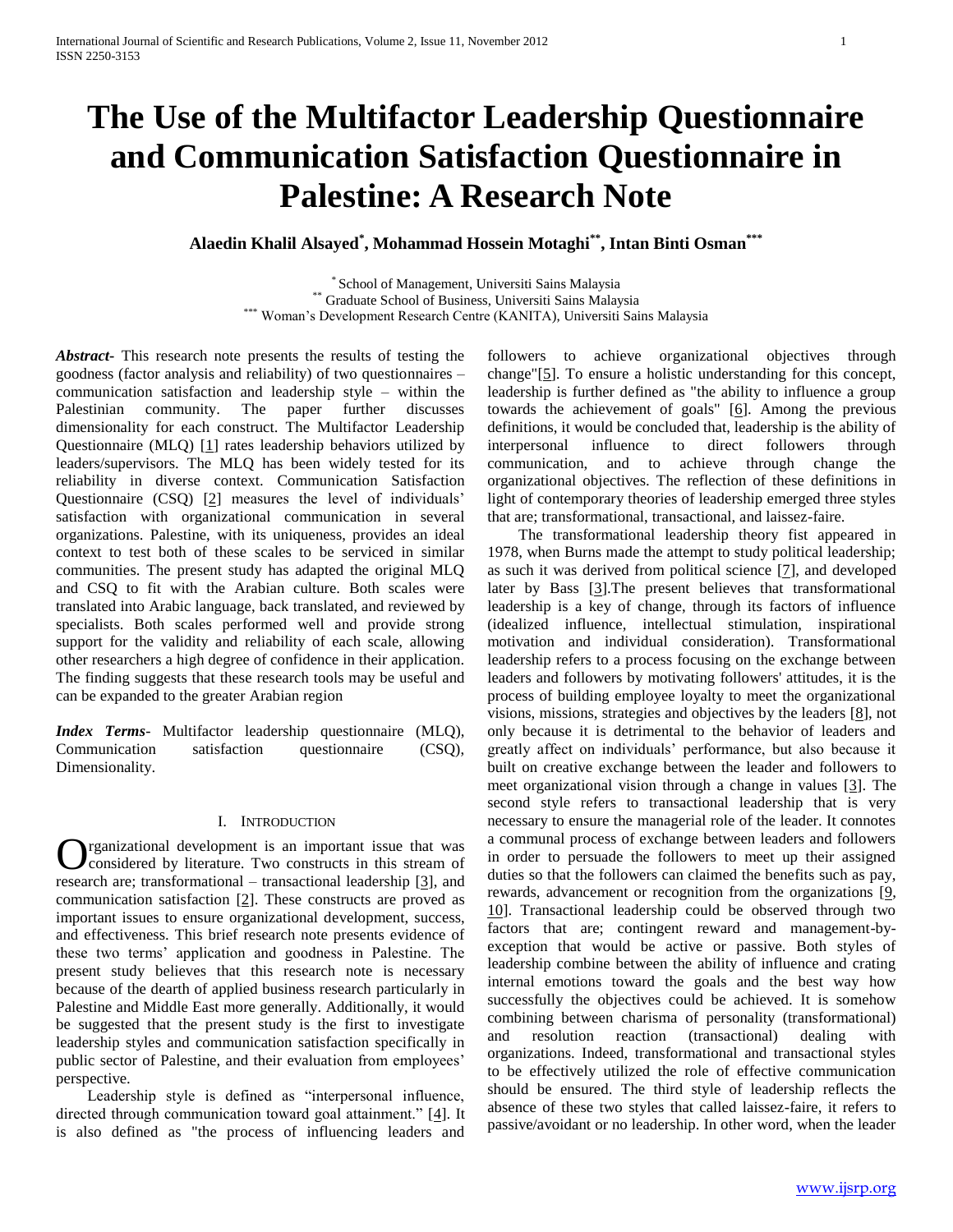avoid to take decision, has negative influence on followers, delay to deal with problems, thus, his style is laissez-faire.

 Reviewing the literature, leadership styles were found to be significantly related to several organizational factors where, transformational style registered positive impact, transactional style had uncertain effect. Further information about uncertain findings of transactional style is provided later in this paper. Laissez-faire style on the other hand, was related significantly and negatively with; motivation [\[11\]](#page-6-10), extra effort and effectiveness  $[12, 13]$  $[12, 13]$ , creativity and work attitude  $[14]$ , and job performance [\[15\]](#page-6-14). Authors introduced the multifactor leadership questionnaire (MLQ) to measure this term[\[1\]](#page-6-0). The MLQ has been applied across many countries and cultures, such as; the United States [\[16,](#page-7-0) [17\]](#page-7-1), Germany [\[18\]](#page-7-2), Spain [\[14\]](#page-6-13), Australia [\[15,](#page-6-14)  [19\]](#page-7-3), Pakistan [\[13\]](#page-6-12), Thailand [\[20\]](#page-7-4), but in a very limited concern in the Middle Eastern Countries such as; Palestine [\[12\]](#page-6-11), UAE [\[21\]](#page-7-5), and Israel [\[22\]](#page-7-6). Several studies have indicated that this scale is a holistic tool that reflects contemporary leadership behaviors.

 Communication satisfaction on the other hand, is the second term under investigation in this research note, is defined as an audit tool of organizational communication; it expresses the individual's degree of satisfaction with different aspects of communication within the organization [\[2\]](#page-6-1). The construct communication satisfaction first entered in literature in Dale Level's (1959) doctoral thesis that investigated communication in urban banks [\[23,](#page-7-7) [24\]](#page-7-8). Then it was developing by authors, for instance, Clampitt and Downs [\[25\]](#page-7-9) defined it in a similar way as cited in Thayer (1968) who defined communication satisfaction as "the personal satisfaction inherent in successfully communicating to someone or in successfully being communicated with" (p. 144). The term further refers to the sum of a individual's satisfaction, which is saturated from informational-flow and relations variables [\[26\]](#page-7-10). The construct communication satisfaction as presented by Downs and Hazen [\[2\]](#page-6-1) consists of eight factors that are; organizational integration, organizational climate, organizational perspective, relationship with supervisor, relationship with subordinate, horizontal communication, media quality, and personal feedback. It was described as the best tools that investigate the overall organizational communication [\[27\]](#page-7-11). The CSQ has been used in numerous countries such as; the United States [\[28,](#page-7-12) [29\]](#page-7-13), Guatemala [\[30\]](#page-7-14), Korea [\[31\]](#page-7-15), Taiwan [\[24\]](#page-7-8), and to very limited extent in Meddle East such as; Iran [\[32\]](#page-7-16), and Yemen[\[33\]](#page-7-17).

 Though relatively, the construct of communication satisfaction is gaining research traction, as reflected in [\[32-36\]](#page-7-16) comprehensive review of the extant literature on communication satisfaction. This construct has never been investigated in Palestine. In particular, communication satisfaction was found to be related positively with several organizational variables such as; national culture [\[33\]](#page-7-17), OCB [\[37\]](#page-7-18), job performance [\[26,](#page-7-10) [28,](#page-7-12) [38\]](#page-7-19), empowerment [\[28\]](#page-7-12), organizational identification [\[39\]](#page-7-20), membership satisfaction [\[40\]](#page-7-21), job satisfaction [\[26,](#page-7-10) [34,](#page-7-22) [41-43\]](#page-7-23), organizational commitment [\[30,](#page-7-14) [42,](#page-7-24) [44\]](#page-7-25) employees' productivity [\[45\]](#page-7-26), and satisfaction with work relationships [\[46\]](#page-7-27). Moreover, researchers believe that a positive communication environment contribute to organizational effectiveness [\[24\]](#page-7-8).

 Consequently, the previous studies have provided –to some extent– limited support for the validity of the communication satisfaction and transformational-transactional leadership constructs because, majority of previous studies have investigated the original tools in English language where, exploratory factor analysis is not required, as well as, when the scales are translated into other languages. Given the ongoing uniqueness of the Palestinian community, which suffers of permanent threats of Israeli attacks; and function within unstable situation, Palestine seemed to be an idol context to test these measures, especially since this is the first applied study in public sector on the topic in national area. Additionally, several changes at top political leadership positions occur in Meddle-East region. This issue is important to reflect how leaders of public organizations should be, what action or style of leadership should be dominant, and how satisfactory communication will be ensured especially when reaching work place becomes a disastrous phenomenon. What style of leadership could be fit among similar situations? And to which extent leaders can allow information to flow. Such questions that would be a place of interest for researchers might be assessed by some information provided by the present study. To conclude, the present study due to available literature seems to be the new one investigating both MLQ and CSQ in public sectors organizations among Arab countries area.

 The remainder of this research note include the following: the next section discusses dimensionality for each construct; the third section provides a brief of research methodology, the fourth section reports the results of statistical analysis of the scales, and the last section concludes the research.

## II. DIMENSIONALITY

 *Multifactor Leadership Questionnaire.* The present study divided previous utilization of MLQ into three categories. In the first category, MLQ was presented into 9 factors of leadership (5 for transformational style; 3 for transactional and 1 factor for laissez-faire style). Studies from this category [e. g., [15,](#page-6-14) [19,](#page-7-3) [20,](#page-7-4) [47,](#page-7-28) [48\]](#page-7-29) concluded that transformational factors had positive effect, as well as, two factors of transactional style (active management-by-exception and contingent reward) on several organizational variables, while passive management-byexception and laissez-faire have showed negative effect. This category treated factors of leadership separately due to nine factors, and thus, it seems to be not clear showing the effect of each style alone. Hence, the suggestion is; since both transformational and transactional styles are supposed to reflect effective form of leadership [\[3\]](#page-6-2), negative factor (passive management-by-exception) should not be included as a factor of transactional style.

 The second category of studies highlighted an approached combination of each style's factors, thus, transformational style has presented by 5 factors combined together, and transactional style included three combined factors, and laissez-faire style remained with one factor as it is basically suggested in MLQ. Hence, findings of transformational style have reflected positive significant effect on several dependent variables [e. g., [13,](#page-6-12) [20\]](#page-7-4), while, the effect of transactional style was uncertain reflecting whether negative [e. g., [12,](#page-6-11) [22\]](#page-7-6) or insignificant effect [e. g., 21]. Additionally, studies that investigated active management-byexception reported variance results, it is unclear if it is positively related [e. g.,  $\frac{13}{17}$ ,  $\frac{19}{19}$  or not related at all [\[e. g., 49\]](#page-7-30). For that, some suggestions were to re-examine the scale. For instance,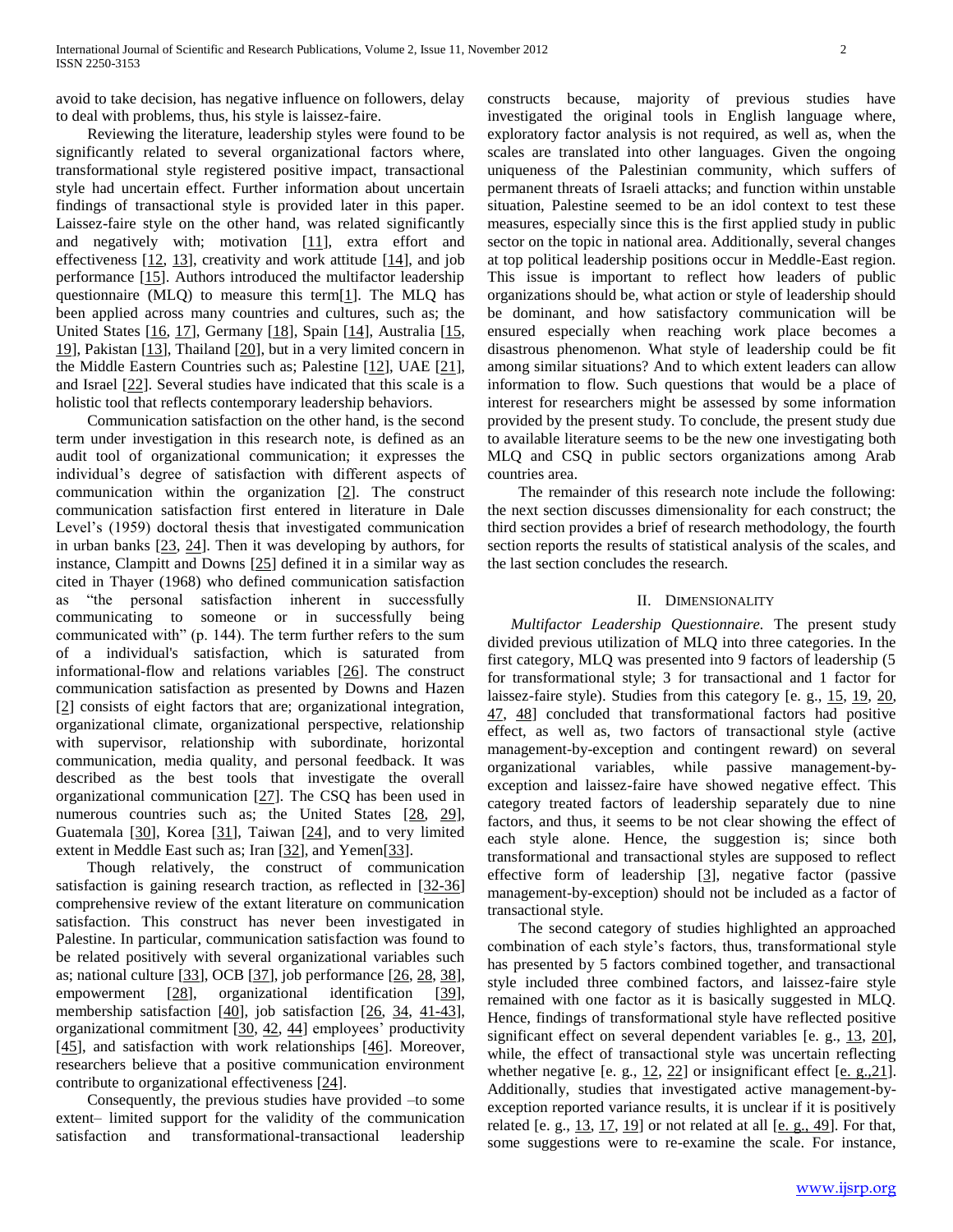Lowe, et al. [\[47\]](#page-7-28) through a meta-analysis study suggested; transactional scales of the MLQ need revision because the scales did not seem to achieve results particularly in public sector organizations. Moreover, some other research [\[e.g., 50\]](#page-7-31) revealed the reasons of low reliability of transactional dimension for including passive management-by-exception which per se reflects negative effect. In support to this argument, some studies [\[e. g., 51\]](#page-7-32) argued through re-examination of MLQ scaled that, it is possible for MLQ to appear into three dimensions, each dimension reflecting a separate style, while they recommended that researchers and practitioners should ought to continue in this field. It would be concluded that studies that combined the three factors of transactional style have come up with uncertain findings for transactional style, additionally; better understanding has been clarified when active forms of transactional factors were combined with transformational factors and the same to passive form with laissez-faire style.

 In the third category, studies attempted to overcome the lack in the previous group combining factors of transformational style in one dimension; and contingent reward with active management-by-exception in another. Thus, researchers [\[e. g.,](#page-7-31)  [50\]](#page-7-31) to overcome uncertain findings; have adapted the scale based on the results of factor analysis. The transformational factor remained with five components, transactional factor included contingent reward and active management-by-exception, and the absent/avoidant style included passive management-by-exception and laissez-faire items. Other research [\[e. g., 52\]](#page-7-33) found all components of transformational leadership were highly correlated, thus, they were combined together. The third factor was passive leadership and included passive form of management-by-exception combined with laissez-faire factor. Hence, results of these studies have shown significant and discussable findings. Such adjustments were also carried out in several other studies [e. g., [13,](#page-6-12) [17\]](#page-7-1). The existence of MLQ scale in three dimensions is important issue that assets in training requirements and evolution, and understanding leadership styles[\[51\]](#page-7-32). Further, numerous studies have examined these styles as unidimensional variables [see [53,](#page-7-34) [54\]](#page-7-35).

 Noticeably, some literature has discussed MLQ dimensionality introducing two styles (effective and ineffective), some other research were about four dimensions. Such results are out of the interest of the present study because the theory of transformational-transactional leadership has suggested three styles of leadership. In conclusion, the present study has followed the method argued in the third category.

 *Communication Satisfaction Questionnaire.* The CSQ was presented as the best tools of measuring organizational communication [\[27\]](#page-7-11). Further, it was considered to be the most comprehensive instrument for assessing the formal and informal channels of communication and relationships among employees within the organization, which assesses information flow directions[\[26\]](#page-7-10). Since the first application, the CSQ was considered as a multidimensional instrument that covers the level of satisfaction with different variables of organizational communication [\[2\]](#page-6-1). Beside the eight dimensions of CSQ mentioned previously; Downs [\[55\]](#page-7-36) added two other dimensions; top management and interdepartmental communication while, he was investigating communication satisfaction during

performance appraisal. However, researchers [\[e. g., 56\]](#page-7-37) discussed the CSQ assuring multidimensionality.

 Accordingly, dimensions of CSQ have been presented in different ways, some studies consider it as two-dimension scale while, others reported three dimensions. In the present study, the focus is to test possibilities of creating two or three dimensions; this suggestion is to facilitate utilizing the scale with other variables. Meanwhile previous studies, authors attempted to contribute to this technique of measuring communication satisfaction. For instance, CSQ was presented in two dimensions of satisfaction, first, *informational communication satisfaction* which reflect the degree to which the accessible information conforms with people' demand for information about their roles or just about organizational tasks, and second, *relational communication satisfaction* that expresses the personal satisfaction inherent in successfully communicating to someone or successfully being communicated with [\[56\]](#page-7-37). On the other hand, numerous studies [e. g., [26,](#page-7-10) [57\]](#page-7-38) have noted similar dimensions.

 Subsequently, Pincus (1986) through factor analysis found that communication satisfaction could give better understanding when it presented in three dimensions namely informational, relational, and informational/relational. Thus, the CSQ was presented within three factors; informational dimension describes the level of satisfaction with the content and flow of information throughout the organization, including media quality, organizational perspective and organizational integration. Relational dimension is focused on satisfaction with communication relationships with organizational members, including subordinate communication, supervisor communication, and horizontal communication. The third dimension was the informational/relational focuses on a mix between two factors that are personal feedback and communication climate.

 Similar number of factors but; in different approach, was suggested by some other studies [\[e. g., 58\]](#page-7-39) that presented three dimensions of communication satisfaction namely individual, group, and organizational level. This suggestion was further proved in a recent study [\[e. g., 37\]](#page-7-18). In another development, CSQ has been investigated as eleven-dimension instrument at two levels; four dimensions were for top management level, and seven at employees' level. Thus, the study concluded that presenting CSQ in two dimensions had given better understanding [\[30\]](#page-7-14). Some other research concerned six dimensions of the original CSQ [\[e. g., 59\]](#page-8-0). Concluding from the previous studies, it seems that the dimensionality of CSQ depends on; how communication satisfaction is goon be presented and, the variables that will be investigated beside. Further, it might be depended on the level of investigation (supervisory or subordinator). The present study attempted to follow suggestion by authors [\[e. g., 56\]](#page-7-37) that the dimensionality of communication satisfaction could provide better understanding when it divided to informational and relational communication. Further, three-dimension method will be concerned as well.

# III. METHODOLOGY

# *Research Site*

 Palestinian respondents came from two largest public organizations; ministry of education, and ministry of health.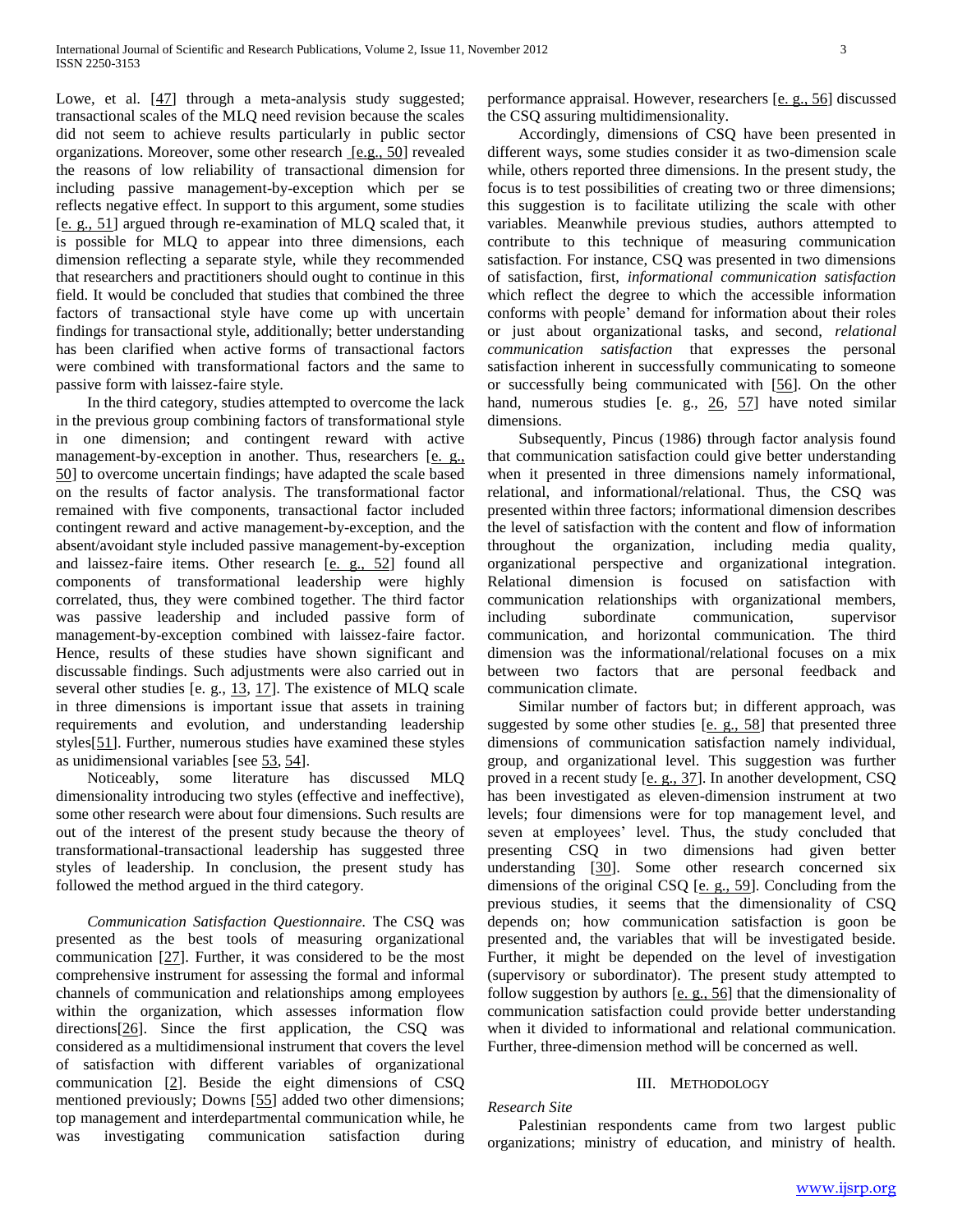Their services expand to reach each family if not each citizen. Indeed, taking care of citizens' health and providing educational services are two main fields that never would be stopped even during crises. Palestine is the focus of the Arab-Israeli conflict, which is one of the most contentious issues on the regional and international level. To make space to investigate the leadership behavior of the leaders and communication satisfaction of the employees in the Palestinian institutions could boost awareness of researchers and interested to learn about the characteristics of these institutions. It further may guide to overcome their weaknesses. Thus, examining such tools will facilitate the task of researcher.

 Accordingly, such instruments might reflect to which extent the investigated constructs are important for; public organizations and unstable communities. The present study believes that studies emerged from Palestinian community can provide in interesting model for similar cases. Due to the significant security reasons associated with the conduct of social science research in Palestine, very little recent work has been undertaken in Palestine. This issue is exacerbated exponentially when topics of "leadership and communication in governmental sector" are introduced. Despite that, the present study sought, as best it could, to maintain methodological accuracy, consistency, and data reliability throughout the study attempting to shed new spectrum of knowledge upon the Palestinian organizations.

### *Sample*

 A survey of 360 questionnaires was administrated over twomonth period from April to May 2011. Most of the data (278 questionnaires) were gathered from the ministry of health and the rest (82 questionnaires) from ministry of education. Since no significant differences were found between the organizations, the data was combined into one complete sample. Though large (*n* = 342), the convenience sample was obtained through random sample method.

# *Instruments*

 *Multifactor Leadership Questionnaire (MLQ).* The MLQ 5X-Short  $[1]$ , is widely used for measuring leadership styles (transformational, transactional and laissez-faire). Further, it was utilized in several empirical researches, particularly those concerned with the relationship between leadership styles and other factors. This scale consists of 45 items answered by the subordinates using a five-point Likert scale. The scale points are 0= not at all, 1= once in a while, 2 = sometimes,  $3 = \text{fairly often}$ and  $4=$  frequently, if not always. The original version of this scale consists of three parts; the first part describes the information of the respondents; the second part measures the three styles of leadership; the third part measured leadership outcomes. For the purposes of the preset study, the focus is on the second part that reflects three styles of leadership. Transformational leadership scale consists of 20 items grouped in 5 subscales (Intellectual Stimulation, Behavioural Idealized Influence, Attributed Idealized Influence, Inspirational Motivation and Individual consideration). Transactional leadership scale consists of 12 items, categorized in 3 subscales (Contingent Reward, Passive Management-by-exception, and Active Management-by-exception); Laissez-faire leadership is one scale. Every subscale consists of 4 items. Sample items of MLQ-5X Short, the person I am rating …; "Provides me with assistance in exchange for my effort", "Re-examines critical assumptions to question whether they are appropriate", "Fails to interfere until problems become serious", and "Is absent when I need."

 In the review of the literature, MLQ 5X-Short was found to be of a highly reliable scale. The reliability of MLQ 5X-Short in different studies were demonstrated even when it was translated into other languages. For instance, the reliabilities of transformational and transactional scales were (0.96) and (0.89) respectively [\[60\]](#page-8-1) where, the study matched 192 subordinates and 155 supervisors from manpower service agency in the Southern United States. Some other research [\[e. g., 22\]](#page-7-6) noted that transformational and transactional had consequently (0.95) and (0.83) reliabilities, where the study was applied on a sample consisting of 201 employees of a public security organization in Israel. Finally, a recent applied study on a sample of 102 employees in a Mexican public hospital, found that reliabilities were; (0.98) for transformational style, (0.89) for transactional, and (0.71) for laissez-faire [\[e. g., 61\]](#page-8-2).

 *Communication Satisfaction Questionnaire (CSQ).* The original CSQ consists of eight dimensions (mentioned previously), and every dimension has 5 items. The CSQ has been widely applied in several studies. The first application of this scale was by Downs and Hazen [\[2\]](#page-6-1) where they attempted to determine the relationship between communication satisfaction and job satisfaction. The scale was administrated to 225 employees in different organizations. They found that 83 items from 88 made significant contributions. Further they reviewed the questionnaire to 40 items, categorized in eight factors. The CSQ scale had seven-point Likert scale, ranging from 1 (strongly dissatisfied) to 7 (strongly satisfied). It applied CSQ on 510 respondents from supervisorial and professional levels in four different organizations. Some other studies also applied the same scale. Indeed, scholars have come up with several tools of measurements for communication practices in organization. Four instruments of organizational communication were examined including CSQ by authors  $[e. g., 62]$  who concluded that there is no instrument better than the other.

 In the present study, CSQ was found the most appropriate while it widely used for similar studies. This instrument has been found to be internally consistent [\[63\]](#page-8-4), and reliable across organizations [\[62\]](#page-8-3). Additionally this scale fit with the purpose of the present study. On the other hand, authors [e. g., [56,](#page-7-37) [64\]](#page-8-5) have recommended that CSQ still need to be investigated to provide better understanding of the antecedents and consequences of employees' communication satisfaction. In support to above, sample items of CSQ scale are; "Extent to which my supervisor understand the problems faced by staff", "Extent to which I receive in time the information needed to do my job", and "Extent to which my supervisor trusts me."

 The original CSQ has registered high reliability. For instance, a sample of 90 respondents (68 in virtual and 22 in traditional offices in Turkey) was examined, where the reliability was found to be (0.94) and the scale was translated from English into Turkish [\[65\]](#page-8-6). The scale was also applied on 632 employees in Taiwan Sugar Corporation [\[24\]](#page-7-8). Further, authors [\[e. g., 58\]](#page-7-39) applied the CSQ on a sample which consisted of 192 full-time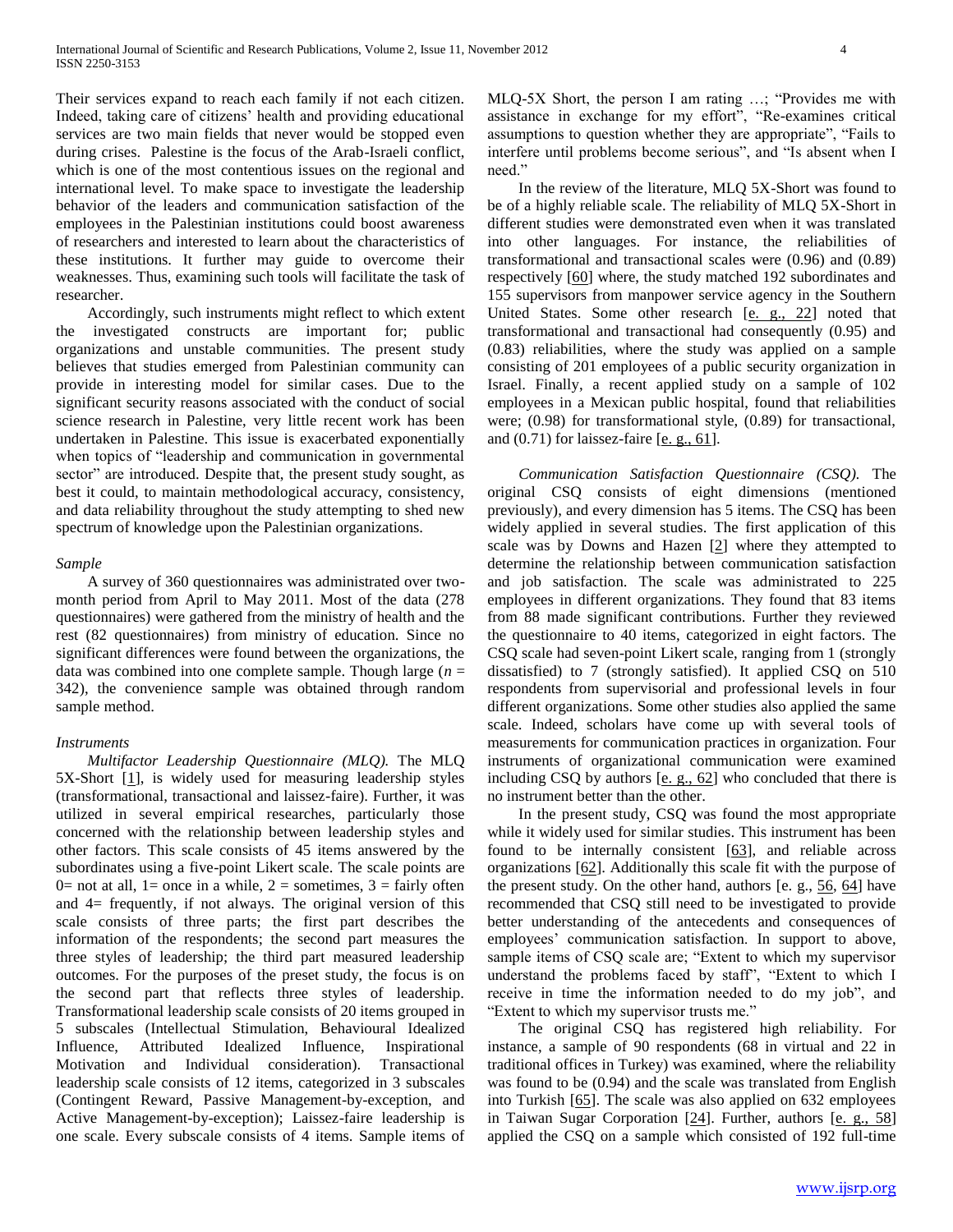employee in non-profit organization, with the reliabilities ranging from (0.80) to (0.90).

# IV. DATA ANALYSIS

 In the present study, data were analyzed according to procedures provided by Statistical Package for Social Sciences (SPSS) software version 0.19 for Windows.

# *Respondents Profile*

 In term of demographics, majority of respondents were male (67.5) within an age below 39 years (70.7%). The respondents were mostly married (84.2%), and their educational level is high; (57.9%) of the sample held bachelor degree, while (12.6%) held postgraduate diplomas. In term of major, respondents were specialized in different fields; (23.4%) management; (16.4%) Arts, (15.2%) Technical, (13.5%) Humanities, (11.1%) Science, (8.8%) medicine, and (5.8%) were engineers and as same as other majors. It seems that the sample was comprehensive and represents a wide slide of variance majors.

# *Goodness of the scale*

 Goodness of measures is a prior procedure that should be proceeds for testing the utilized measurements before acting data analysis [\[66\]](#page-8-7). To ensure goodness of measures, factor analysis and reliability were applied for each scale separately. The next subsections show factor analysis for each scale and reliability for each scale and sub-scale.

#### *Factor Analysis*

 It "defines the correlation between the variable and factor as including all of the overlap between variables and the factor in addition to the overlap with the other variables" [\[67\]](#page-8-8). Thus, factor analysis is to determine the basic structure among the variables in the analysis [\[68\]](#page-8-9). For this reason, in the present study, factor analysis was applied to yield factors that form the dimensions for each measure. To design factor analysis, the variable should include at least five items; sample must have more observation than variables, minimum sample sized should be 50 observations, and sample should include 10 observations per variable [\[68\]](#page-8-9). There are some conditions of factor analysis that should be realized [\[68\]](#page-8-9); first, if the number of respondents exceed 100, the considered factor loading should be in range of  $\pm$ 0.30 to  $\pm$  0.40 to realized the minimum level for interpretation of structure. While, if the loading is  $\pm$  0.50 or greater is considered significant, and is considered indicative of well-defined when the loading is above  $\pm$  0.70. Second, sample sized should be adequate by both Kaiser-Meyer-Olkin (KMO) test and Bartlett's test of Sphericity. In the present study, the weight of 0.35 was utilized as the minimum cut off based on sample size as it was indicated by researchers [\[e. g., 68\]](#page-8-9). Thus, items that are crossload were deleted.

# *a. Factor Analysis of MLQ.*

 The 36 items of MLQ are grouped into 3 sub-scales, and each sub-scale describes a behavior of leadership (transformational, transactional, and laissez-faire). Based on statistical results in Anti Image items which were less than 0.5 were deleted, and for Communalities, items that were less than

0.35 were deleted [\[68\]](#page-8-9). Thus, 5 items were deleted; 4 items from transformational style subscale, and 1 item from the subscale of laissez-faire style. In Table I, the first factor of measurements represents transformational style, was with 20 items. After processing of factor analysis, 4 items was deleted. The second factor describes transactional style with 12 items. After factor analysis, the items were reduced to 8 items where, 4 items were shifted to laissez-faire style, and no items were deleted.

**Table I Result** *of Leadership Styles Factor Analysis*

|                                 | <b>Components</b> |           |          |  |
|---------------------------------|-------------------|-----------|----------|--|
| <b>Factors of Leadership</b>    | 1                 | 2         | 3        |  |
| <b>Transformational</b>         |                   |           |          |  |
| Q.1                             | .928              | .174      | $-.068$  |  |
| Q.2                             | .928              | .158      | $-.083$  |  |
| Q.3                             | .921              | .151      | $-.048$  |  |
| Q.4                             | .922              | .145      | $-.072$  |  |
| Q.5                             | .838              | .078      | $-.078$  |  |
| Q.6                             | .900              | .125      | $-.039$  |  |
| Q.7                             | .667              | .174      | $-0.006$ |  |
| Q. 8                            | .823              | .151      | $-.034$  |  |
| Q.9                             | .792              | .176      | $-.125$  |  |
| Q.10                            | .839              | .069      | $-0.017$ |  |
| Q. 11                           | .836              | .123      | $-.070$  |  |
| Q. 12                           | .721              | .197      | -.056    |  |
| Q. 13                           | .895              | .141      | $-.067$  |  |
| Q. 14                           | .934              | .135      | $-0.059$ |  |
| Q. 15                           | .930              | .132      | $-.074$  |  |
| Q. 16                           | .930              | .131      | $-0.064$ |  |
| <b>Transactional</b>            |                   |           |          |  |
| Q.1                             | .139              | .841      | $-.081$  |  |
| Q.2                             | .203              | .843      | $-.001$  |  |
| Q.3                             | .199              | .870      | $-.060$  |  |
| Q.4                             | .166              | .914      | $-.043$  |  |
| Q.5                             | .204              | .842      | $-.002$  |  |
| Q.6                             | .169              | .731      | .003     |  |
| Q.7                             | .065              | .782      | $-.044$  |  |
| Q.8                             | .164              | .917      | -.017    |  |
| Laissez-Faire                   |                   |           |          |  |
| Q.1                             | $-.123$           | $-.093$   | .651     |  |
| Q.2                             | .032              | $-.021$   | .688     |  |
| Q.3                             | .044              | .131      | .630     |  |
| Q.4                             | $-.023$           | $-0.013$  | .772     |  |
| Q.5                             | $-.122$           | $-.101$   | .854     |  |
| Q.6                             | $-.168$           | $-.081$   | .882     |  |
| Q.7                             | $-.142$           | $-0.051$  | .878     |  |
| Eigen-Value                     | 12.321            | 6.089     | 4.252    |  |
| Variance Explained              | 39.746            | 19.642    | 13.436   |  |
| Cronbach's Alfa                 | 0.980             | 0.949     | 0.886    |  |
| <b>Total Variance Explained</b> |                   | 73.104    |          |  |
| <b>KMO</b>                      | 0.928             |           |          |  |
| <b>Bartlett's Test</b>          |                   | 13748.910 |          |  |

 It further shows the routed communalities for each item. The principal component analysis, varimax rotation with 3 factors and with Eigenvalues greater than 1.0 was also considered. The results show that the three factors have explained 73.104% of the total variance. The KMO was high, it registered 0.928, and the Bartlett's Test of Sphericity was significant.

## *b. Factor Analysis of CSQ.*

 The conducted factor analysis for communication satisfaction indicated three factors solution with Eigenvalues greater than 1.0 and total variance explained 67.502% of the total variance. The results show also that KMO measure of sampling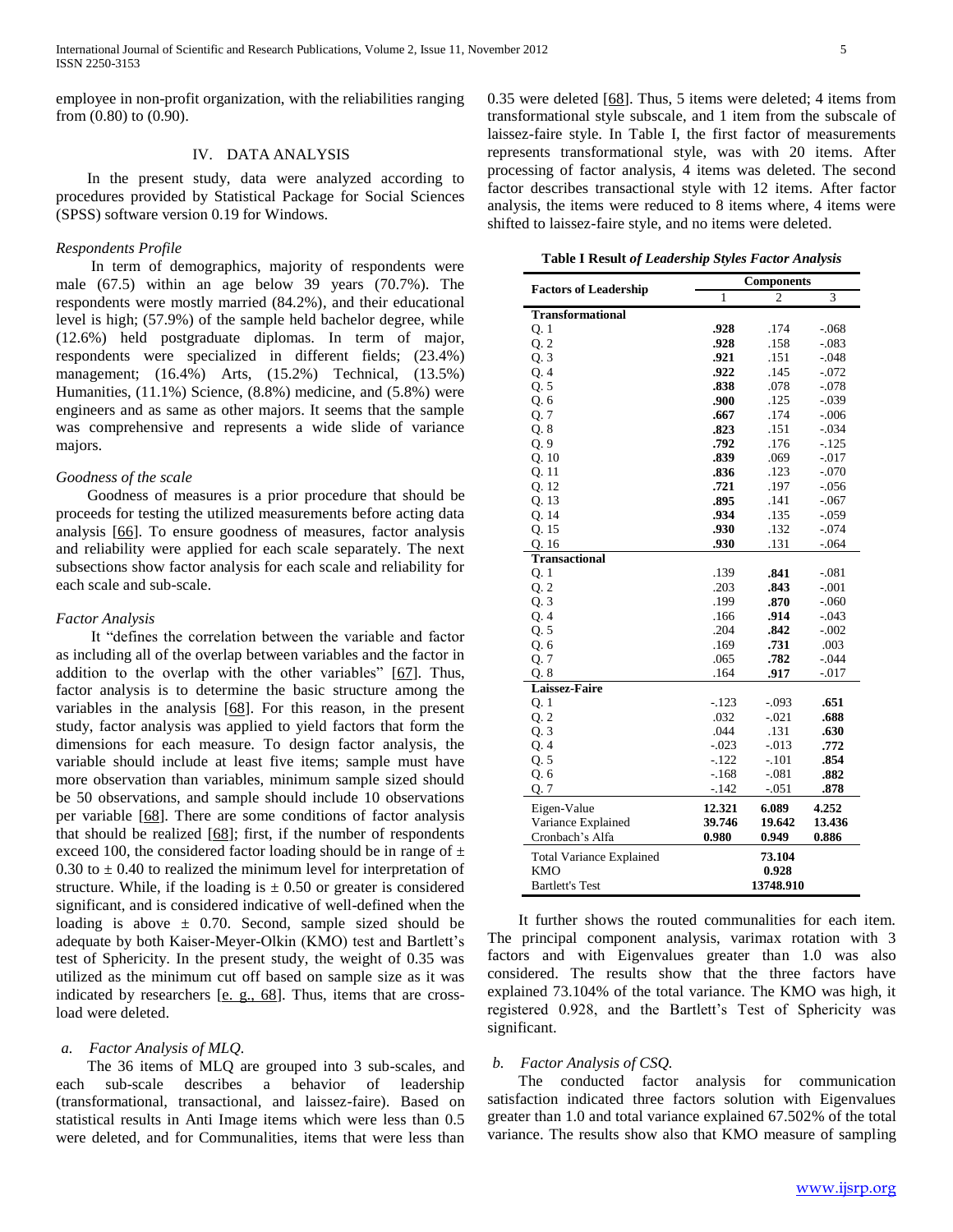adequacy was 0.927 which is consider as sufficient intercorrelations while the Bartlett's Test of Sphericity was significant where (Chi Square = 10281.599). The results showed that 10 items of the 40 items should be deleted because of low communality and/or cross-loading comparing with other items. Factor 1 present relational dimension and consisted of 15 items. After processing factor analysis, one item was deleted; the factor became with 14 items. Factor 2 represents informational dimension and consisted of 15 items. After processing factor analysis, 6 items were deleted. Thus, this factor became with 9 items. Finally, factor 3 represents informational/relational dimension and was consisted of 10 items. After processing factor analysis 3 items were deleted. Table II illustrates the details of the three factors. Indeed, the results of factor analysis showing in Table II are for the third run of factor analysis.

**Table II Result** *of the Communication Satisfaction Factor Analysis*

| <b>Factors of</b>                 | <b>Components</b> |           |        |  |
|-----------------------------------|-------------------|-----------|--------|--|
| <b>Communication Satisfaction</b> | $\mathbf{1}$      | 2         | 3      |  |
| <b>Relational</b>                 |                   |           |        |  |
| Q. 1                              | .797              | .154      | .306   |  |
| Q.2                               | .828              | .073      | .145   |  |
| Q.3                               | .733              | .227      | .326   |  |
| Q.4                               | .794              | .224      | .059   |  |
| Q.5                               | .775              | .098      | .278   |  |
| Q.6                               | .784              | .148      | .297   |  |
| Q.7                               | .807              | .252      | .171   |  |
| Q.8                               | .764              | .186      | .191   |  |
| Q.9                               | .745              | .185      | .278   |  |
| Q.10                              | .752              | .135      | .332   |  |
| Q. 11                             | .833              | .155      | .052   |  |
| Q. 12                             | .761              | .227      | .269   |  |
| Q.13                              | .805              | .165      | .110   |  |
| Q. 14                             | .810              | .165      | .169   |  |
| <b>Informational</b>              |                   |           |        |  |
| Q. 1                              | .259              | .825      | .138   |  |
| Q.2                               | .233              | .895      | .013   |  |
| Q.3                               | .220              | .872      | .133   |  |
| Q. 4                              | .177              | .655      | .311   |  |
| Q. 5                              | .273              | .759      | .315   |  |
| Q.6                               | .105              | .840      | .272   |  |
| Q.7                               | .264              | .778      | .255   |  |
| Q.8                               | .069              | .797      | .244   |  |
| Q.9                               | .112              | .783      | .204   |  |
| <b>Informational/relational</b>   |                   |           |        |  |
| Q.1                               | .174              | .184      | .617   |  |
| Q.2                               | .246              | .218      | .671   |  |
| Q.3                               | .236              | .187      | .705   |  |
| Q.4                               | .157              | .239      | .627   |  |
| Q. 5                              | .217              | .208      | .691   |  |
| Q. 6                              | .206              | .124      | .662   |  |
| Q.7                               | .261              | .226      | .714   |  |
| Eigen-Value                       | 9.338             | 6.534     | 4.379  |  |
| Variance Explained                | 31.127            | 21.780    | 14.595 |  |
| Reliability                       | 0.966             | 0.952     | 0.859  |  |
|                                   |                   |           |        |  |
|                                   |                   |           |        |  |
| <b>Total Variance Explained</b>   |                   | 67.502    |        |  |
| KMO                               |                   | 0.927     |        |  |
| Bartlett's Test                   |                   | 10281.599 |        |  |

#### *Reliability Analysis*

 Reliability is the second criteria that ensure goodness of measures that refers to the facts that an instrument should consistently reflect the construct it is measuring across different situations [\[69\]](#page-8-10). It further reflects to which extent a variable or

group of variables is consistent in what it is intended to measure [\[68\]](#page-8-9). However, it was suggested that Cronbach's alpha coefficient should be above 0.60 for reliability to consider the scale as consistent scale; the high value reflects the high consistency [\[70\]](#page-8-11). The higher Cronbach's alpha coefficient is (close to 1) and responds to higher internal constancy.

**Table III** *Reliability Coefficient and Descriptive Analysis*

| Variable                | Mean | Std.<br>Deviation | Number<br>of Items | <b>Items</b><br>Dropped | Cronbach's<br>Alpha |
|-------------------------|------|-------------------|--------------------|-------------------------|---------------------|
| <b>Leadership Style</b> |      |                   | 36                 | 5                       | 0.92                |
| 1)Transformational      | 3.73 | 0.830             | 20                 | 4                       | 0.98                |
| 2) Transactional        | 3.39 | 0.691             | 8                  | ۰                       | 0.94                |
| 3) Laissez-Faire        | 2.36 | 0.734             | 8                  |                         | 0.88                |
| Com. Satisfaction       |      |                   | 40                 | 10                      | 0.95                |
| 1) Relational           | 3.55 | 0.590             | 15                 | 6                       | 0.95                |
| 2) Informational        | 3.38 | 0.630             | 15                 |                         | 0.96                |
| 3) Info-relational      | 3.93 | 0.456             | 10                 | 3                       | 0.85                |

 Table III presents the results. The results of reliability analysis show high value of Cronbach's alpha coefficient for all scales and subscales; this means that all scales have high consistency.

### V. CONCLUSION AND FURTHER RESEARCH

 The essential aim in the present research note is to test goodness of two important scales that determine important factors of individuals' behaviors and attitude among public organizations. Giving the uniqueness of such community, factor analysis and reliability of the scales were tested in a "turbulence" region, the Palestine. In particular, both scales were applied and tested in Gaza Strip, notwithstanding the difficulty of conducting such research in public organizations. Beyond the findings of the present study, the scales seem to be investigable among public organizations generally and in unstable communities in particular.

 Through factor analysis, three dimensions were emerged to express leadership styles, as well as, communication satisfaction. For leadership styles, 5 items out of 36 items were deleted due to low communalities. The emerged dimensions were three styles of leadership namely transformational (16 items), transactional (8 items), and laissez-faire (7 items). Then, the scale's Cronbach's alpha was high and ranged between 0.88 and 0.98 while, it was 0.92 for the whole scale. In CSQ, 10 items out of 40 were deleted due to factor analysis resulting three dimensions. The dimensions were informational (9 items), relational (14 items), and informational/relational (7 items). The three dimensions showed certain aspects of communication satisfaction that could be investigated in future studies. The reliability therefore, has registered high value of Cronbach's alpha ranged between 0.85 and 0.96 while, it was 0.95 for the scale at all. The new dimensions for both scales were argued previously in the present study and supported by analytical tests.

 Indeed, the results of the present research note have important strategy implications that go beyond the Palestinian community for public sector organizations generally and unstable communities in particular. Understanding the factors that influence employee's attitude and behaviors is utmost importance to ensure organizational success of the governmental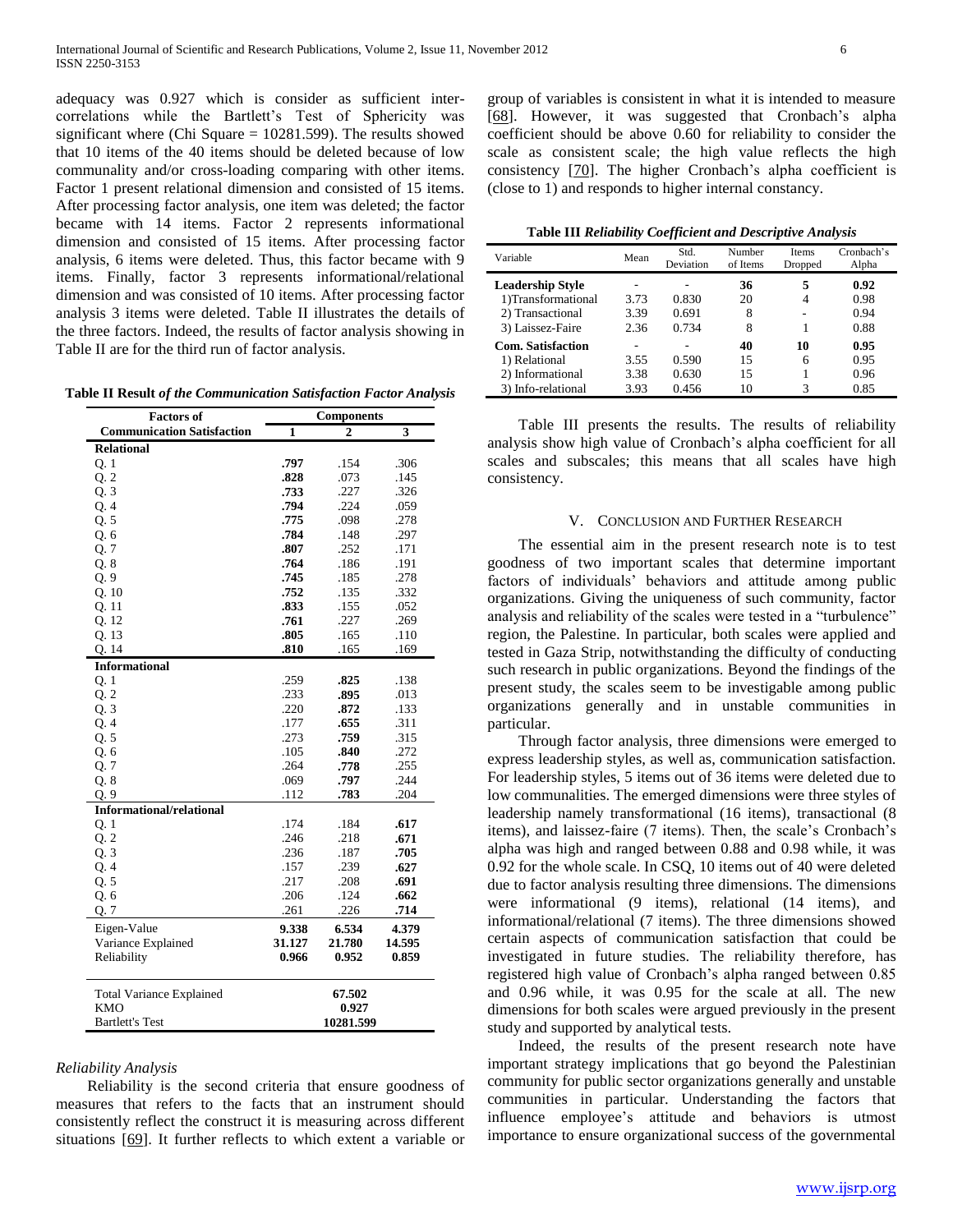sector that depends on human capital. Such knowledge of individuals' attitude and behaviors is sometimes hard to come by, especially when the situation of workplace is unstable, more specifically when the country or community is against a certain hostile entity. The reliability of the scales was the second factor representing the extent to which the applied instrument could reflect the reality of respondents' perceptions. In other word, it is to assure that the instrument is quite enough to express the observation that it measures. Hence, the high value of Cronbach's alpha reflects the high reliability of the scale; this means that scales are utilizable.

 Insight the uniqueness of investigated organizations, both leadership and communication satisfaction are two important factors to ensure organizational success. For instance, organizations need a wise effective leader to minimize failure, stand against risks, and managing crises efficiently. Employees on the other hand are in need to be fully informed to know the way through which their tasks would be accomplished. Not only by sufficient information, but also, through smoothly and healthy relations. Such factors reflect positive attitude such as satisfaction. Even it is outside the focus of the present study, scant attention has been given to clarify the association and/or integration between the investigated constructs. The organizations of today; function within rabid changes and, facing challenges at political and; organizational levels, and thus, passive reactions dealing with such circumstances undoubtedly; results failure and, limits leader's role.

 Accordingly, leadership style, on one hand is very important to influence employees communicating a common goal, or set of goals that harmonize their ambitions and needs. To support the role of leadership, the importance of satisfactory communication takes place. No doubts that, an effective leader aims to realize objectives successfully; hence, the role of communication satisfaction is necessary. Communication satisfaction on the other hand, is the medium though which followers of a leader need to be sufficiently informed about; their duties, organization, and strategies. Further, employees as a human capital should be considered and kept in socialization through relational communication. Thus, the integration between these two constructs should be investigated in further research and; across cultures and industries.

 Indeed, the routine and bureaucracy are key reasons of researchers' refusal to investigate public organizations where, the flow of transactions seems to be highly standardized. Hence, the extent to which each construct could contribute to minimize undesirable effect is a field that worth to be investigated.

 The community of Palestine – at political level – still suffering from separatism between the two influential parties where, the two areas that represent Palestine "West Bank and Gaza Strip" are unattached geographically; and each is controlled by separate government, and thus data collection was limited to Gaza Strip. On the other hand, data collection from both of these areas was impossible, and thus, the present study was limited to Gaza Strip. The present study hopefully expects that the investigated instruments would be useful supporting governmental organizations in case of forming a unitary government, it also call researchers to apply similar studies in the West Bank.

 Even in Gaza Strip, data collection was not an easy task; it required pledge and assurance from the researcher not to use data for any purpose except scientific research. Permission was given to the researchers after revising the content of the instruments. Indeed, the investigated organizations expressed concern of data leakage to external hostile entities. Even though, data collection was managed smoothly after certain official procedures and the rate of returned questionnaires was very high. Such issues should be considered when future researches apply the scales within unstable communities and/or public sector organizations.

 To conclude, testing MLQ and CSQ among public organizations might diagnoses certain weakness, and thus, it would be useful for officials when they drawing up an alternative scenario of planning to identify obliviously the investigated constructs.

 Finally, the effect of critical transformation of today within Arab countries limits and constrains the value of existing theories and constructs. The value of findings from the present study based upon Palestinian respondents adds to the richness of good government approach by shedding some light on this heretofore inaccessible sector. For the most part, even the public sector seems to be inaccessible easily but, it is not a red line in front of researchers' insistence toward knowledge-creation.

#### **REFERENCES**

- <span id="page-6-0"></span>[1] B. M. Bass and B. J. Avolio, *The Multifactor Leadership Questionnaire for Research*. Palo Alto, CA: Mind Garden, 1995.
- <span id="page-6-1"></span>[2] C. W. Downs. and M. D. Hazen, "A Factor Analytic Study of Communication Satisfaction," *Journal of Business Communication,* vol. 14, pp. 63-74, 1977.
- <span id="page-6-2"></span>[3] B. M. Bass, Leadership and Performance beyond Expectations. New York: Free Press, 1985.
- <span id="page-6-3"></span>[4] A. J. DuBrin*, et al.*, *Leadership*, 2 ed. Australia: John Wiley & Sons Ltd, 2006.
- <span id="page-6-4"></span>[5] R. N. Lussier and C. F. Achua, *Leadership: Theory, Application, Skill development*, 2 ed. South-Western: Thomson, 2004.
- <span id="page-6-5"></span>[6] S. Robbins, Organizational Behavior: Concepts, Controversies, and Applications. NJ: Prentice Hall, 1998.
- <span id="page-6-6"></span>[7] J. M. Burns, *Leadership*. New York: Harper & Row, 1978.
- <span id="page-6-7"></span>[8] G. Yukl, "Managerial Leadership: A Review of Theory and Research," *Journal of Management,* vol. 15, pp. 251-289, 1989.
- <span id="page-6-8"></span>[9] B. M. Bass, Bass and Stogdill's Handbook of Leadership: Theory, Research, and Managerial Applications, 3 ed. New York: Free Press, 1990.
- <span id="page-6-9"></span>[10] S. Xirasagar*, et al.*, "Physician Leadership Styles and Effectiveness: An Empirical Study," *Medical Care Research and Review,* vol. 62, pp. 720- 740, 2005.
- <span id="page-6-10"></span>[11] A. Q. Chaudhry and H. Javed, "Impact of Transactional and Laissez Faire Leadership Style on Motivation," *International Journal of Business and Social Science,* vol. 3, pp. 258-264, 2012.
- <span id="page-6-11"></span>[12] H. A. As-Sadeq and G. C. Khoury, "Leadership Styles in the Palestinian Large-Scale Industrial Enterprises," *Journal of Management Development,*  vol. 25, pp. 832-849, 2006.
- <span id="page-6-12"></span>[13] M. M. Khan*, et al.*, "Transformational, Transactional, and Laissez-Faire Styles of Teaching Faculty as Predictors of Satisfaction, and Extra Effort among the Students: Evidence from Higher Education Institutions," *Interdisciplinary Journal of Research in Business,* vol. 1, pp. 130-135, 2011.
- <span id="page-6-13"></span>[14] S. A. Moss and D. A. Ritossa, "The Impact of Goal Orientation on the Association between Leadership Style and Follower Performance, Creativity and Work Attitudes," *Leadership,* vol. 3, pp. 433-456, 2007.
- <span id="page-6-14"></span>[15] A. L. J. Geyer and J. M. Steyrer, "Transformational Leadership and Objective Performance in Banks," *Journal of Applied Psychology,* vol. 47, pp. 397-420, 1998.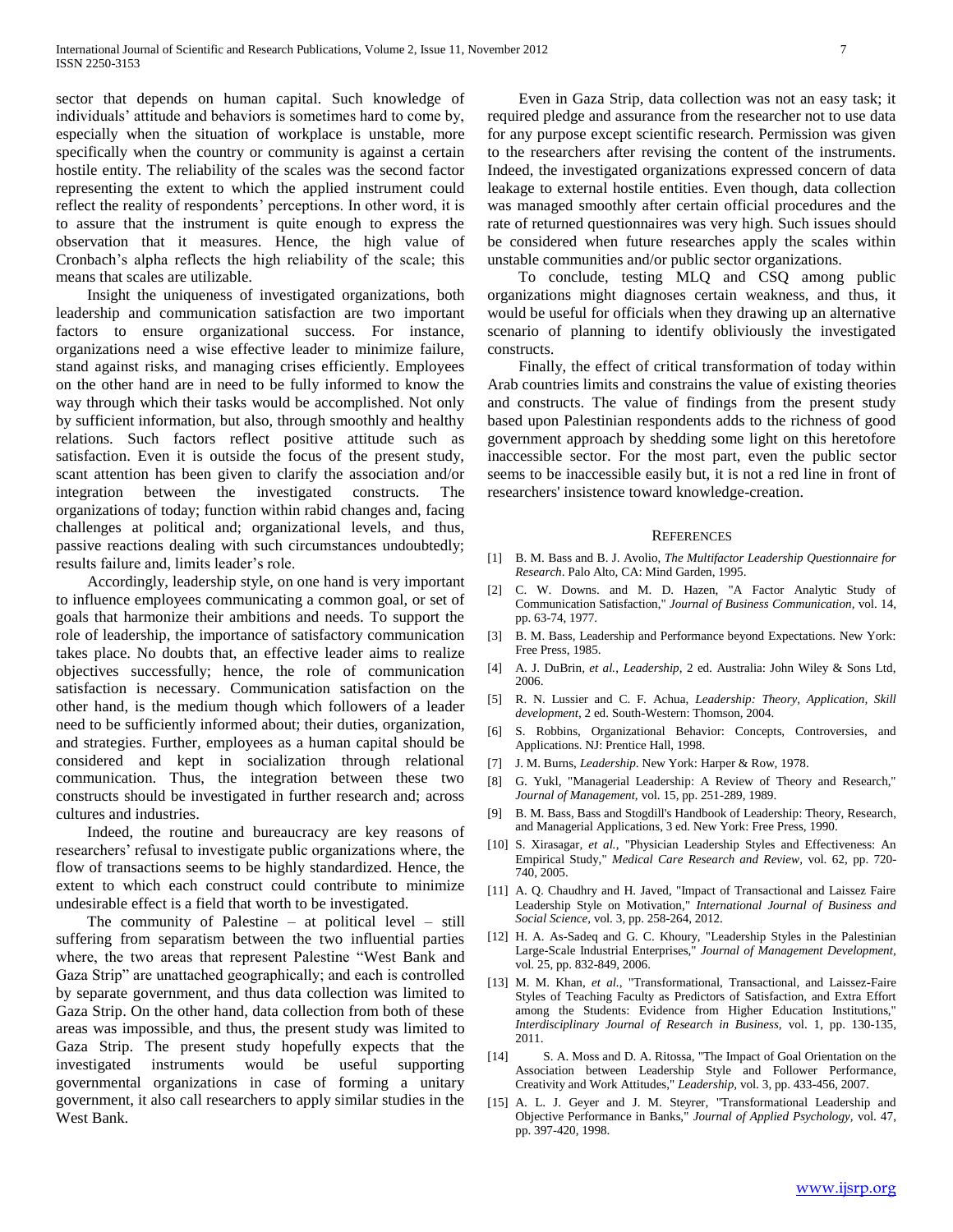- <span id="page-7-0"></span>[16] J. Casida and J. Parker, "Staff Nurse Perceptions of Nurse Manager Leadership Styles and Outcomes," *Journal of Nursing Management,* vol. 19, pp. 478-486, 2011.
- <span id="page-7-1"></span>[17] D. T. Firestone, "A Study of Leadership Behaviors among Chairpersons in Allied Health Programs," *Journal of Allied Health,* vol. 39, pp. 34-42, 2010.
- <span id="page-7-2"></span>[18] J. Rowold and W. Schlotz, "Transformational and Transactional Leadership and Followers' Chronic Stress," *Leadership Review,* vol. 9, pp. 35-48, 2009.
- <span id="page-7-3"></span>[19] N. Muenjohn, "Expatriates' Leadership Behaviours and Local Subordinates' Extra Effort, Satisfaction, and Effectiveness," *The Business Review,* vol. 13, pp. 261-266, 2009.
- <span id="page-7-4"></span>[20] K. Limsila and S. O. Ogunlana, "Performance and Leadership Outcome Correlates of Leadership Styles and Subordinate Commitment," *Engineering, Construction and Architectural Management,* vol. 15, pp. 164- 184, 2008.
- <span id="page-7-5"></span>[21] R. Awamleh*, et al.*, "A Test of Transformational and Transactional Leadership Styles on Employees' Satisfaction and Performance in the UAE Banking Sector," *Journal of Comparative International Management,* vol. 8, pp. 3-19, 2005.
- <span id="page-7-6"></span>[22] E. Vigoda-Gadot, "Leadership Style, Organizational Politics, and Employees' Performance: An Empirical Examination of Two Competing Models," *Personnel Review,* vol. 36, pp. 661-683, 2007.
- <span id="page-7-7"></span>[23] P. G. Clampitt and C. W. Downs., "Title," unpublished|.
- <span id="page-7-8"></span>[24] Lee and K. T. Lin, "A research on the Relationships among Superior's Leadership Style, Employees' Communication Satisfaction and Leadership Effectiveness: A Case Study of the Taiwan Sugar Corporation," *Chinese Management Review,* vol. 2, pp. 1-19, 1999.
- <span id="page-7-9"></span>[25] P. G. Clampitt and C. W. Downs., "Downs-Hazen Communication Satisfaction Questionnaire," in *Assessing Organizational Communication: Strategic and Communication Audits*, C. W. Downs and A. D. Adrian, Eds., ed London: Guilford Press, 2004, pp. 139-157.
- <span id="page-7-10"></span>[26] J. D. Pincus, "Communication Satisfaction, Job Satisfaction, and Job Performance," *Human Communication Research,* vol. 12, pp. 395-419, 1986.
- <span id="page-7-11"></span>[27] P. G. Clampitt and D. Girard, "Communication Satisfaction: A Useful Construct?," *The New Jersey Journal of Communication* vol. 1, pp. 84-102, 1993.
- <span id="page-7-12"></span>[28] T. P. Loughman*, et al.*, "The Effects of Physicians' Communication Satisfaction and their Perceptions of Empowerment on their Likelihood to Recommend a Hospital to their Peers: A Mixed Method Study," *Management Research News,* vol. 32, pp. 354-370, 2009.
- <span id="page-7-13"></span>[29] J. W. Neuliep and E. L. Grohskopf, "Uncertainty Reduction and Communication Satisfaction during Initial Interaction: An Initial Test and Replication of a New Axiom," *Communication Reports,* vol. 13, pp. 67-77, 2000.
- <span id="page-7-14"></span>[30] F. Varona, "Relationship between Communication Satisfaction and Organizational Commitment in Three Guatemalan Organizations," *Journal of Business Communication,* vol. 33, pp. 111-140, 1996.
- <span id="page-7-15"></span>[31] H. S. Park. and A. N. W. Raile, "Perspective Taking and Communication Satisfaction in Coworkers Dyads," *Journal of Business and Psychology,* vol. 25, pp. 569–581, 2010.
- <span id="page-7-16"></span>[32] N. S. A. E. Kandlousi and N. K. Seong, "Retention of Generation Y's Insurance Agent: Mediating Role of Communication Satisfaction and Empirical Study," *Global Journal of Management and Business Research,*  vol. 11, pp. 18-29, 2011.
- <span id="page-7-17"></span>[33] M. M. Al-Nashmi and H. S. A. R. H. S. Zin, "Variation in Communication Satisfaction of Academic Staff in Universities in Yemen Depending on National Culture," *Cross Cultural Management: An International Journal,*  vol. 18, pp. 87-104, 2011.
- <span id="page-7-22"></span>[34] I. Bakanauskiene*, et al.*, "Empirical Evidence on Employees' Communication Satisfaction and Job Satisfaction: Lithuania's University Case," *Organizacijø Vadyba: Sisteminiai Tyrimai (in English: Management of Organizations: Systematic Research),* vol. 54, 2010.
- [35] J. Carriere and C. Bourque, "The Effects of Organizational Communication on Job Satisfaction and Organizational Commitment in a Land Ambulance Service and the Mediating Role of Communication Satisfaction," *Career Development International,* vol. 14, pp. 29-49, 2009.
- [36] S.-M. Pi, et al., "The Influence of Instant Messaging Usage Behavior on Organizational Communication Satisfaction," in *41st Hawaii International Conference on System Sciences*, Hawaii, 2008, pp. 1-9.
- <span id="page-7-18"></span>[37] N. S. A. E. Kandlousi*, et al.*, "Organizational Citizenship Behavior in Concern of Communication Satisfaction: The Role of Formal and Informal Communication," *International Journal of Business and Management,* vol. 5, pp. 51-61, 2010.
- <span id="page-7-19"></span>[38] M.-T. Tsai*, et al.*, "An Integrated Process Model of Communication Satisfaction and Organizational Outcomes," *Social Behavior and Personality,* vol. 37, pp. 825-834, 2009.
- <span id="page-7-20"></span>[39] A. Smidts, et al., "The Impact of Employee Communication and Perceived External Prestige on Organizational Identification," *Academy of Management Journal,* vol. 49, pp. 1051-1062, 2001.
- <span id="page-7-21"></span>[40] C. B. Taylor, "Communication Satisfaction: Its Role in Church Membership Satisfaction and Involvement among Southern Baptist Churches," *Southern Communication Journal,* vol. 62, pp. 293-304, 1997.
- <span id="page-7-23"></span>[41] J. D. Pettit*, et al.*, "An Examination of Organizational Communication as a Moderator of the Relationship between Job Performance and Job Satisfaction," *Journal of Business Communication,* vol. 34, pp. 81-98, 1997.
- <span id="page-7-24"></span>[42] J. J. Trombetta and D. P. Rogers, "Communication Climate, Job Satisfaction, and Organizational Commitment: The Effects of Information Adequacy, Communication Openness, and Decision Participation," *Management Communication Quarterly,* vol. 1, pp. 494-514, 1988.
- [43] J. B. Walther, "Communication Satisfaction in the Bank: An Audit Evaluation," *Journal of Business Communication,* vol. 25, pp. 79-86, 1988.
- <span id="page-7-25"></span>[44] M. Walker, et al., "Outsourced Marketing: It's the Communication that Matters," *Management Decision,* vol. 47, pp. 895-918, 2009.
- <span id="page-7-26"></span>[45] P. G. Clampitt and C. W. Downs., "Employee Perceptions of the Relationship Between Communication and Productivity: A Field Study," *Journal of Business Communication,* vol. 30, pp. 5-28, 1993.
- <span id="page-7-27"></span>[46] O. Hunt, et al., "The Communication Experiences of Education Managers: Identifying Strengths, Weaknesses and Critical Incidents," *The International Journal of Educational Management,* vol. 14, pp. 120-129, 2000.
- <span id="page-7-28"></span>[47] K. B. Lowe*, et al.*, "Effectiveness Correlates of Transformational and Transactional Leadership: A Meta-Analytic Review of the MLQ Literature," *The Leadership Quarterly,* vol. 7, pp. 385-425, 1996.
- <span id="page-7-29"></span>[48] J. Rowold and A. Rohmann, "Experience and Effectiveness in the Voluntary Sector Relationships Between Leadership Styles and Followers' Emotional," *Nonprofit and Voluntary Sector Quarterly,* vol. 38, pp. 270- 286, 2009.
- <span id="page-7-30"></span>[49] K. Limsila and S. O. Ogunlana, "Linking Personal Competencies with Transformational Leadership Style Evidence from the Construction Industry in Thailand," *Journal of Construction in Developing Countries,* vol. 13, pp. 27-50, 2008.
- <span id="page-7-31"></span>[50] D. N. D. Hartog*, et al.*, "Transactional versus Transformational Leadership: An Analysis of the MLQ," *Journal of Occupational and Organizational Psychology,* vol. 70, pp. 19-34, 1997.
- <span id="page-7-32"></span>[51] B. J. Avolio*, et al.*, "Re-Examining the Components of Transformational and Transactional Leadership Using the Multifactor Leadership Questionnaire," *Journal of Occupational and Organizational Psychology,*  vol. 72, pp. 441-462, 1999.
- <span id="page-7-33"></span>[52] F. O. Walumbwa*, et al.*, "The Role of Collective Efficacy in the Relations between Transformational Leadership and Work Outcomes," *Journal of Occupational and Organizational Psychology,* vol. 77, pp. 515-530, 2004.
- <span id="page-7-34"></span>[53] F. O. Walumbwa*, et al.*, "Gender and instructional Outcomes: The Mediating Role of Leadership Style," *Journal of Management Development,* vol. 23, pp. 124-140, 2004.
- <span id="page-7-35"></span>[54] S. Boerner*, et al.*, "Follower Behavior and Organizational Performance: The Impact of Transformational Leaders," *Journal of Leadership and Organizational Studies,* vol. 13, pp. 15-26, 2007.
- <span id="page-7-36"></span>[55] T. M. Downs, "Predictors of Communication Satisfaction During Performance Appraisal Interviews," *Management Communication Quarterly,* vol. 3, pp. 334-354, 1990.
- <span id="page-7-37"></span>[56] J. Gray and H. Laidlaw, "Improving the Measurement of Communication Satisfaction," *Management Communication Quarterly,* vol. 17, pp. 425– 448, 2004.
- <span id="page-7-38"></span>[57] J. M. Putti*, et al.*, "Communication Relationship Satisfaction and Organizational Commitment," *Group & Organization Studies,* vol. 15, pp. 44-52, 1990.
- <span id="page-7-39"></span>[58] B. H. Mueller and J. Lee, "Leader-Member Exchange and Organizational Communication Satisfaction in Multiple Contexts," *The Journal of Business Communication,* vol. 39, pp. 220-244, 2002.